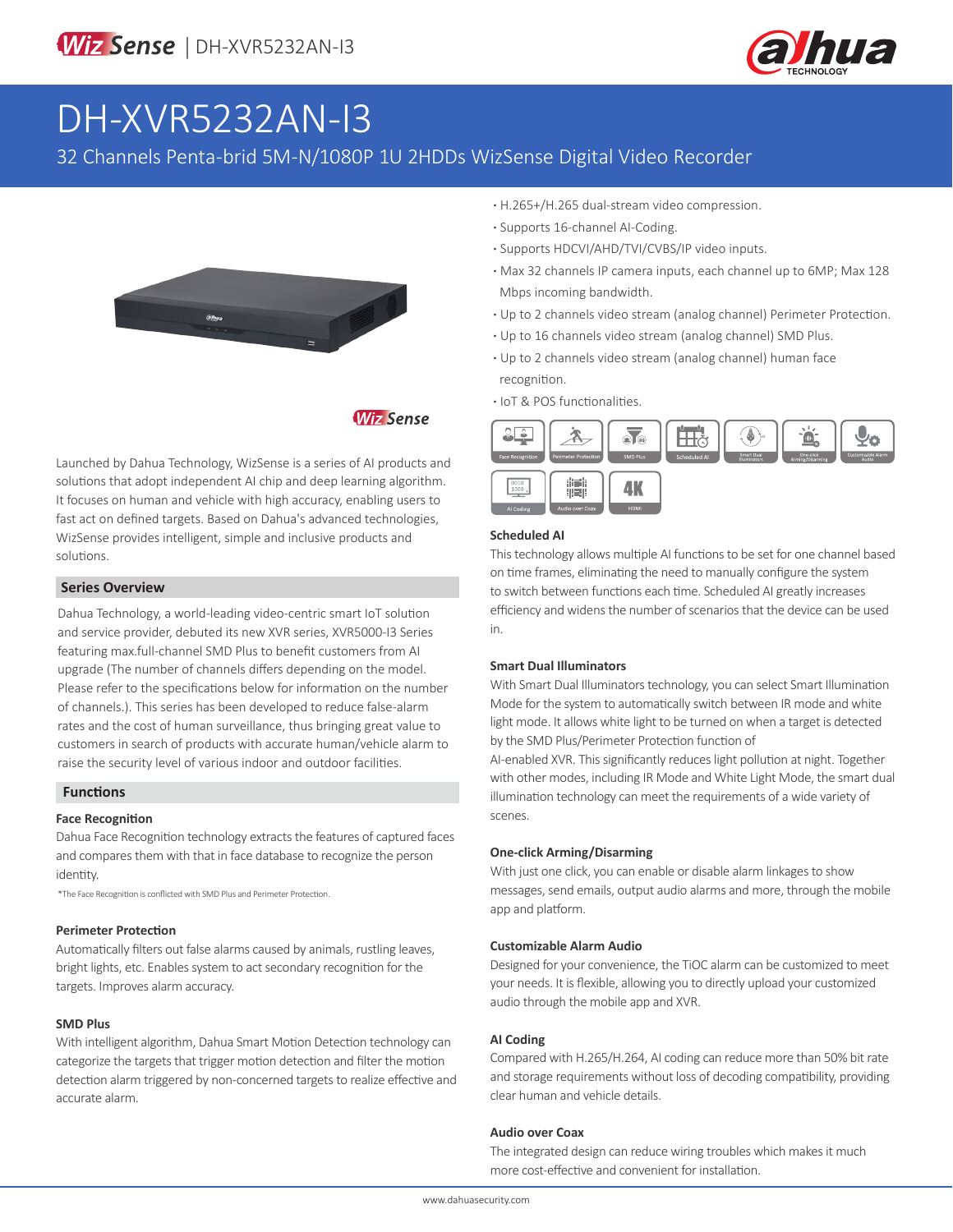## Wiz Sense | DH-XVR5232AN-I3

#### **Technical Specification** System Main Processor **Industrial-grade processor** Operating System Embedded Linux Perimeter Protection Perimeter Performance AI by Recorder (Number of Channels) 2 channels, 10 IVS for each channel Face Detection Face Attributes Gender, age groups , glasses, expressions , face mask, beard Face Detection Performance of AI by Recorder (Number of Channels) 2 channels (up to 12 face images/s) Face Recognition Face Database Capacity Up to 10 face databases with 10,000 face images in total. Name, gender, birthday, address, certificate type, cerificate No., countries&regions and state can be added to each face picture Face Recognition Performance of AI by Recorder (Number of Channels) 2 channels SMD Plus SMD Plus by Recorder 16 channels: Secondary filtering for human and motor vehicle SMD Plus, reducing false alarms caused by leaves, rain and lighting condition change Audio and Video Analog Camera Input 32 BNC ports, CVI access by default, supports HDCVI/ AHD/TVI/CVBS auto-detect Camera Input 1. CVI: 5MP, 4 MP, 1080P@25/30 fps; 720P@50/60 fps; 720P@25/30 fps. 2. TVI: 5MP, 4MP, 3MP, 1080P@25/30 fps; 720P @25/30 fps. 3. AHD: 5MP, 4MP, 3MP, 1080P@25/30 fps, 720P @25/30 fps IP Camera Input Up to 32 channels of IPC access 32 channels (analog channels are converted to IP channels) incoming bandwidth: 128 Mbps, recording bandwidth: 128 Mbps and outgoing bandwidth: 128 Mbps Encoding Capacity Main stream: All channel 5M-N@(1fps–10fps); 4M-N/1080P@(1fps–15fps); 1080N; 720P; 960H; D1; CIF@(1fps–25/30fps) Sub stream: D1/CIF@(1fps–25/30fps) Dual-stream Yes Video Frame Rate PAL: 1 fps–25 fps. NTSC: 1 fps–30 fps Video Bit Rate 32 kbps–6144 kbps per channel Audio Sampling 8 kHz, 16 bit Audio Bit Rate 64 kbps Video Output 1 HDMI, 1 VGA, 1 TV HDMI: 3840 × 2160, 1920 × 1080, 1280 × 1024, 1280 × 720 VGA: 1920 × 1080, 1280 × 1024, 1280 × 720 \*Simultaneous/heterogeneous video sources output for VGA and HDMI is configurable.

| Multi-screen Display         | 1/4/8/9/16/25/36                                                                                                           |  |  |  |
|------------------------------|----------------------------------------------------------------------------------------------------------------------------|--|--|--|
| Third-party Camera<br>Access | Onvif, RTSP, Panasonic, Sony, Axis, Arecont, Pelco,<br>Canon, Samsung                                                      |  |  |  |
| Compression Standard         |                                                                                                                            |  |  |  |
| Video Compression            | AI Coding; H.265+; H.265; H.264+; H.264                                                                                    |  |  |  |
| Audio Compression            | G.711A; G.711u; PCM                                                                                                        |  |  |  |
| Network                      |                                                                                                                            |  |  |  |
| Network Protocol             | HTTP; HTTPS; TCP / IP; IPv4; RTSP; UDP; SMTP; NTP;<br>DHCP; DNS; DDNS; P2P                                                 |  |  |  |
| <b>Mobile Phone Access</b>   | iOS, Android                                                                                                               |  |  |  |
| Interoperability             | ONVIF 21.06, CGI                                                                                                           |  |  |  |
| Browser                      | Chrome, IE9 or later, Firefox                                                                                              |  |  |  |
| Network Mode                 | Single-address mode                                                                                                        |  |  |  |
| Recording Playback           |                                                                                                                            |  |  |  |
| <b>Record Mode</b>           | General, motion detection; intelligent; alarm; POS                                                                         |  |  |  |
| <b>Recording Playback</b>    | 1/4/9/16                                                                                                                   |  |  |  |
| <b>Backup Method</b>         | USB device and network                                                                                                     |  |  |  |
| Playback Mode                | Instant playback, general playback, event playback, tag<br>playback, smart playback (face and motion detection)            |  |  |  |
| Storage                      |                                                                                                                            |  |  |  |
| Disk Group                   | Yes                                                                                                                        |  |  |  |
| Alarm                        |                                                                                                                            |  |  |  |
| General Alarm                | Motion detection, video loss, tampering                                                                                    |  |  |  |
| Anomaly Alarm                | No disk, storage error, low space, offline, IP conflict, MAC<br>conflict                                                   |  |  |  |
| Intelligent Alarm            | Face detection, face recognition, perimeter protection                                                                     |  |  |  |
| Alarm Linkage                | Record, snapshot (panoramic), IPC external alarm<br>output, access controller, voice prompt, buzzer, log,<br>preset, email |  |  |  |
| Ports                        |                                                                                                                            |  |  |  |
| TV Output                    | 1 channel                                                                                                                  |  |  |  |
| Audio Input                  | 1-channel RCA (external)<br>32-channel BNC (coaxial audio)                                                                 |  |  |  |
| Audio Output                 | 1-channel RCA                                                                                                              |  |  |  |
| Two-way Talk                 | Yes (share the same audio input with the first channel)                                                                    |  |  |  |
| HDD Interface                | 2 SATA ports, up to 16 TB, the maximum HDD capacity<br>varies with environment temperature                                 |  |  |  |
| RS-485                       | 1                                                                                                                          |  |  |  |
| <b>USB</b>                   | 2 (1 front USB 2.0 port, 1 rear USB 3.0 port)                                                                              |  |  |  |
| HDMI                         | 1                                                                                                                          |  |  |  |
| VGA                          | 1                                                                                                                          |  |  |  |
| Network Port                 | 1 (10/100/1000 Mbps Ethernet port, RJ-45)                                                                                  |  |  |  |
| General                      |                                                                                                                            |  |  |  |
| Power Supply                 | 12 VDC, 5 A                                                                                                                |  |  |  |
|                              |                                                                                                                            |  |  |  |